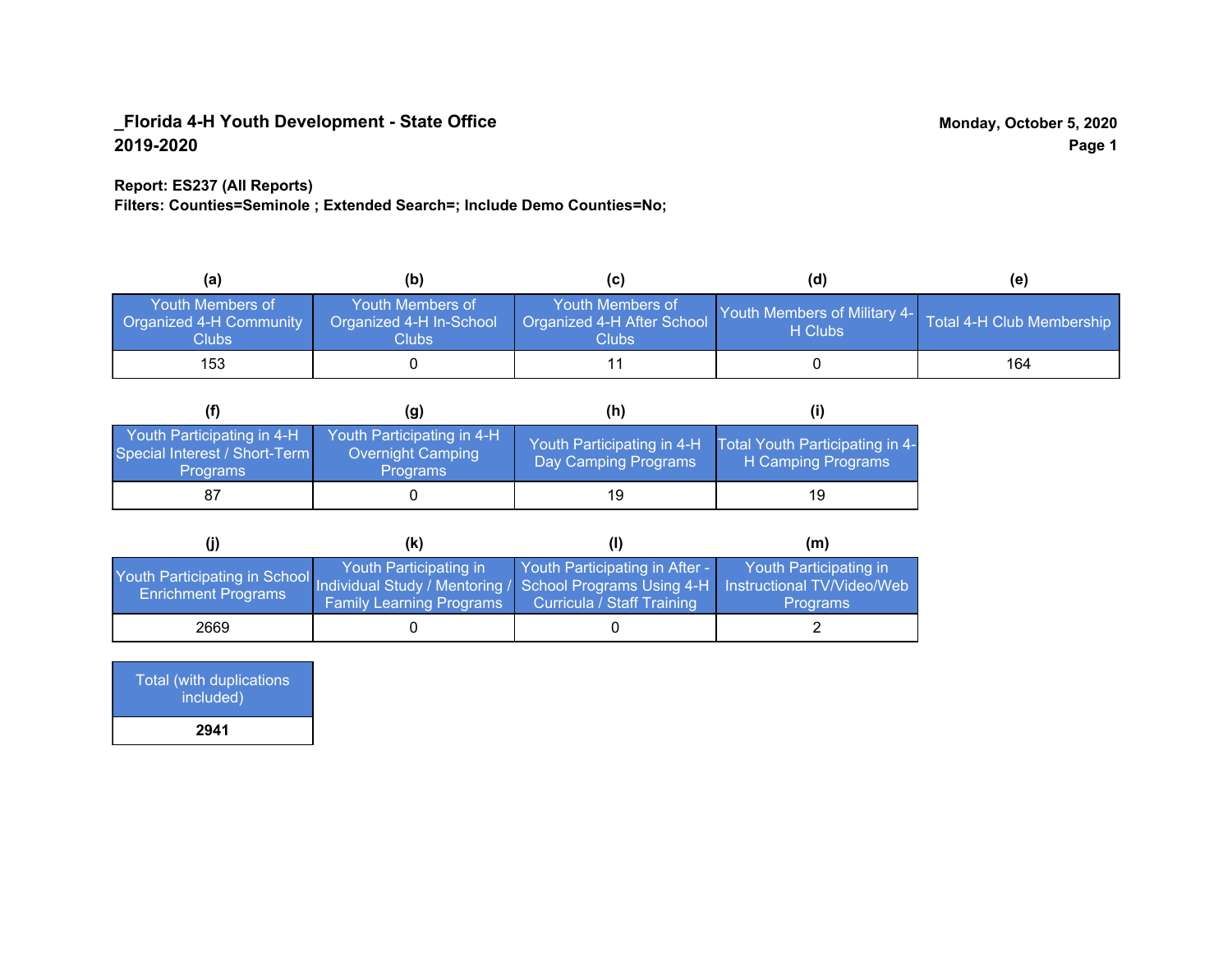**Report: ES237 (All Reports)**

**Filters: Counties=Seminole ; Extended Search=; Include Demo Counties=No;**

## **School Grade (duplications eliminated)**

| Kinde | 1st | 2nd' | Brd | 4th | 5th | 6th  | 7th | 8th      | 9th | 10th | $-11$ th | 12th | Post HS Not in School Special | <b>Total</b> |
|-------|-----|------|-----|-----|-----|------|-----|----------|-----|------|----------|------|-------------------------------|--------------|
|       |     |      | 15  | 19  | 24  | 2680 | 35  | ົ<br>ا ڪ | 16  | 10   |          |      |                               | 2869         |

# **Gender of 4-H Youth Participants (duplications eliminated)**

| Male | 'Female | Total |
|------|---------|-------|
| 1366 | 1503    | 2869  |

# **Place of Residence of 4-H Youth Participants (duplications eliminated)**

| ∣ Farm | Towns of under 10,000 and<br>rural non-farm | Towns and cities (10,000-<br>50,000), and their suburbs | Suburbs of cities of over<br>50,000 | Central cities of over 50,000 | Total |
|--------|---------------------------------------------|---------------------------------------------------------|-------------------------------------|-------------------------------|-------|
| ິ      | 45                                          |                                                         | 2677                                | 54                            | 2869  |

## **Total 4-H Youth Participants (duplications eliminated)**

**Total** 

**<sup>2869</sup> Note: The four totals on this page should all match.**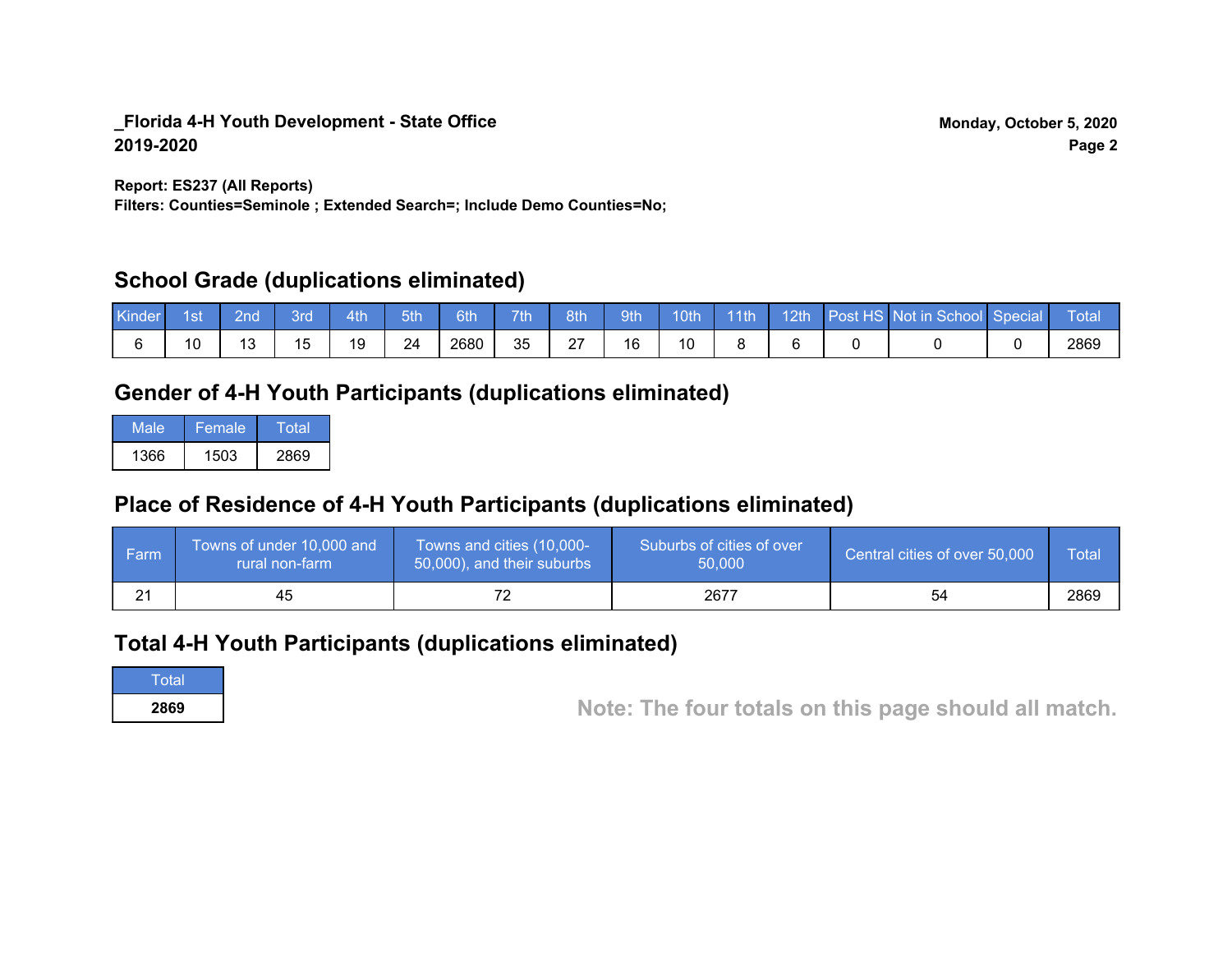#### **Report: ES237 (All Reports)**

**Filters: Counties=Seminole ; Extended Search=; Include Demo Counties=No;**

| <b>ETHNICITY</b>       | <b>TOTAL YOUTH</b> |
|------------------------|--------------------|
| Hispanic or Latino     | 685                |
| Not Hispanic or Latino | 2184               |

Directions: Type in the appropriate numbers for your project. Ethnicity is separate from race. YOu should indicate an ethnicity category for each participant and all racial categories that apply to each participant (i.e. a participant of more than one race would be recorded in each applicable racial category). Ideally, your total participants should equal the total of numbers in your ethicity section. Totals of racial categories will be equal to or greater than your total participants if they all report racial information.

4-H Youth Participants: Any youth taking part in programs provided as a result of action by extension personnel (professional. Paraprofessional. And volunteer). This includes youth participation in programs conducted through 1862, 1890, and 1994 land-grant universities, EFNEP, urban gardening, and other programs that may not actually use the 4-H name and emblem with participants.

| <b>RACE</b>                               | <b>TOTAL YOUTH</b> |
|-------------------------------------------|--------------------|
| American Indian or Alaskan Native         | 2                  |
| Asian                                     | 78                 |
| <b>Black or African American</b>          | 459                |
| Native Hawaiian or other Pacific Islander | 6                  |
| White                                     | 2179               |
| Youth Indicating More Than One Race       | 130                |
| <b>Undetermined</b>                       | 15                 |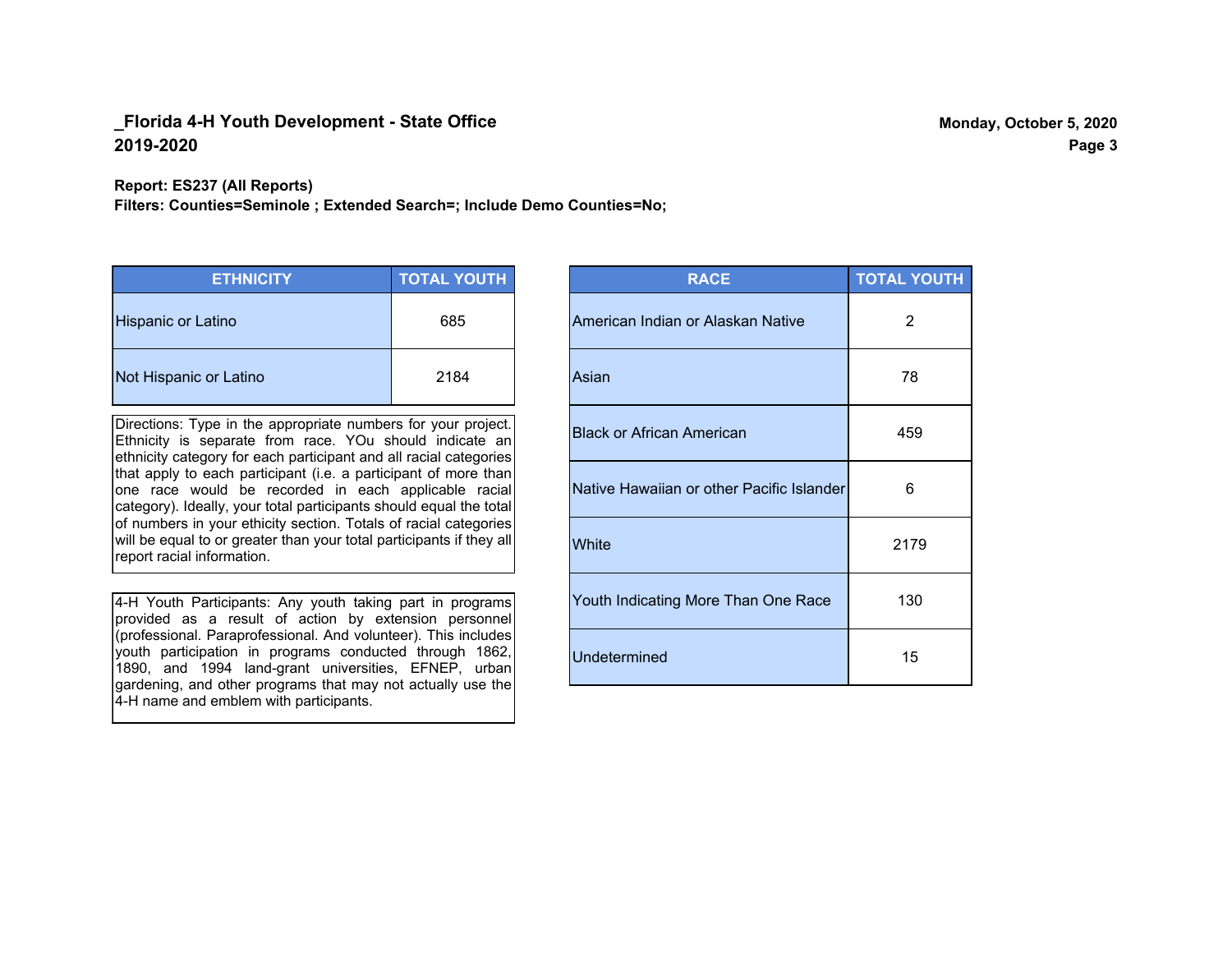**Report: ES237 (All Reports)**

**Filters: Counties=Seminole ; Extended Search=; Include Demo Counties=No;**

| Total Number of<br>Adult Volunteers | <b>Total Number of</b><br><b>Youth Volunteers</b> | Total |
|-------------------------------------|---------------------------------------------------|-------|
| 186                                 | 29                                                | 215   |

Adult Volunteer: Unpaid support for the 4-H program by an individual beyond high school age.

Youth Volunteer: Unpaid support for the 4-H program by a person who has not yet graduated from high school.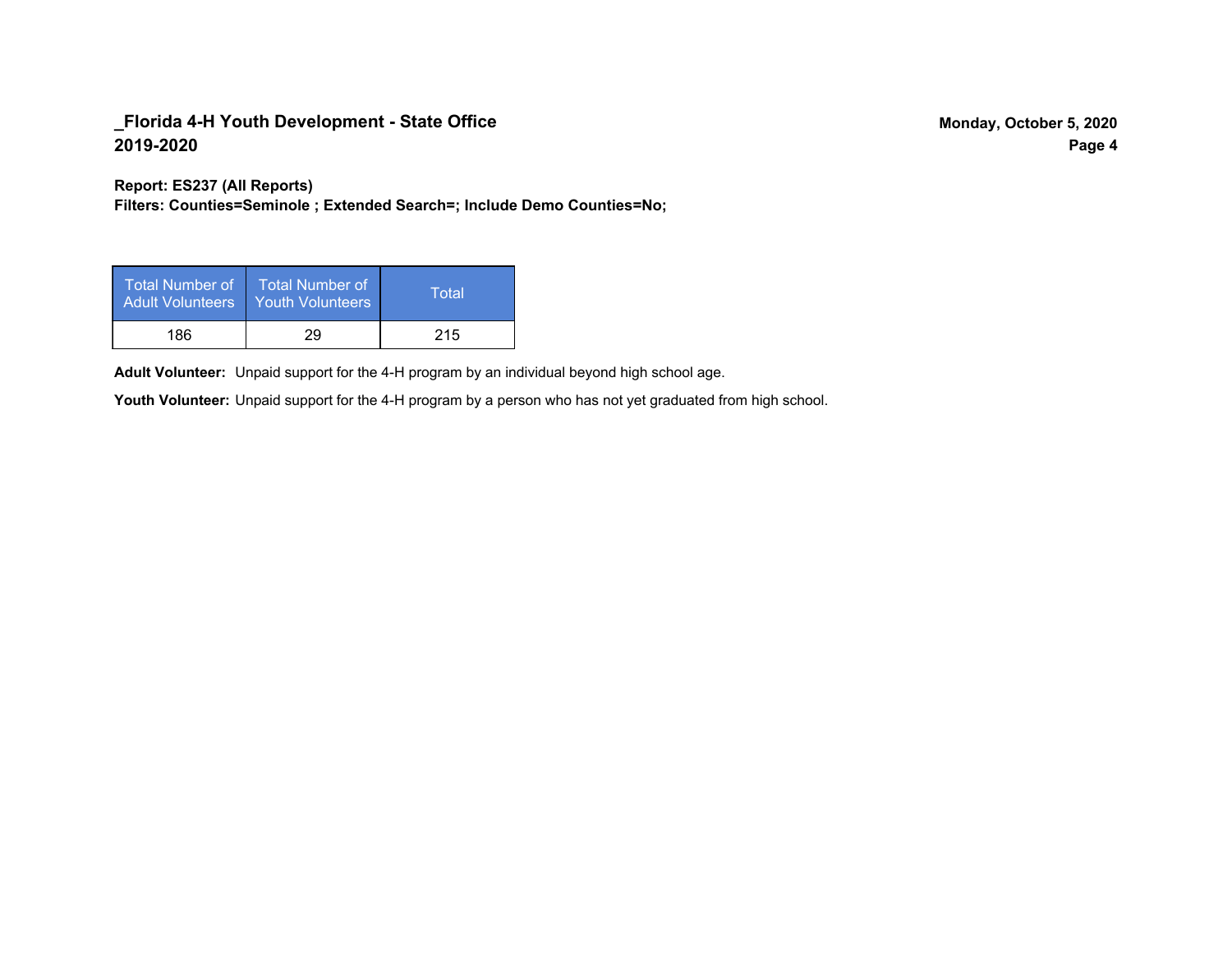**Filters: Counties=Seminole ; Extended Search=; Include Demo Counties=No;**

| Ag in the Classroom                              |                |
|--------------------------------------------------|----------------|
| : Agriculture Awareness                          | 4              |
| _School Enrichment - Agriculture Awareness       | 0              |
| School Enrichment - Pizza Garden                 | 0              |
|                                                  | 4              |
| <b>Animals</b>                                   |                |
| (4-H Cloverbuds- ANIMALS & PETS)-retired project | 0              |
| (CAGED BIRDS) Retired Project                    | 0              |
| (GOATS) Retired Project                          | 0              |
| (GOATS-Pygmy) Retired Project                    | 0              |
| (HORSE-Advanced Horsemanship) Retired Project    | 0              |
| (HORSE - Horsemanship Science) Retired Project   | 0              |
| (LLAMAS AND ALPACAS)-retired project             | 0              |
| (POCKET PETS) Retired Project                    | 0              |
| <b>ANIMAL SCIENCES</b>                           | 3              |
| <b>BEEF</b>                                      | 0              |
| <b>CATS</b>                                      | 0              |
| <b>DAIRY CATTLE</b>                              | 0              |
| <b>DOGS</b>                                      | 3              |
| GOATS (Dairy)                                    | 0              |
| GOATS (Meat)                                     | 0              |
| <b>HORSE</b>                                     | 40             |
| HORSE (Horseless Horse)                          | 1              |
| <b>PETS</b>                                      | 3              |
| <b>POULTRY</b>                                   | 4              |
| <b>RABBITS</b>                                   | 0              |
| <b>SHEEP</b>                                     | $\overline{a}$ |
| <b>SWINE</b>                                     | 10             |
|                                                  | 66             |
| <b>Biological Sciences</b>                       |                |

| (4-H Cloverbuds-SCIENCE & TECHNOLOGY) Retired Project | 0 |
|-------------------------------------------------------|---|
| (Marine/Aquatic-AQUARIUMS) Retired Project            | 0 |
| (Marine/Aquatic-WETLANDS) Retired Project             | 0 |
| (Sciences-WINGS) Retired Project                      | 0 |
| (Wildlife - Bats) Retired Project                     | 0 |
| (Wildlife - Butterflies- WINGS) Retired Project       | 0 |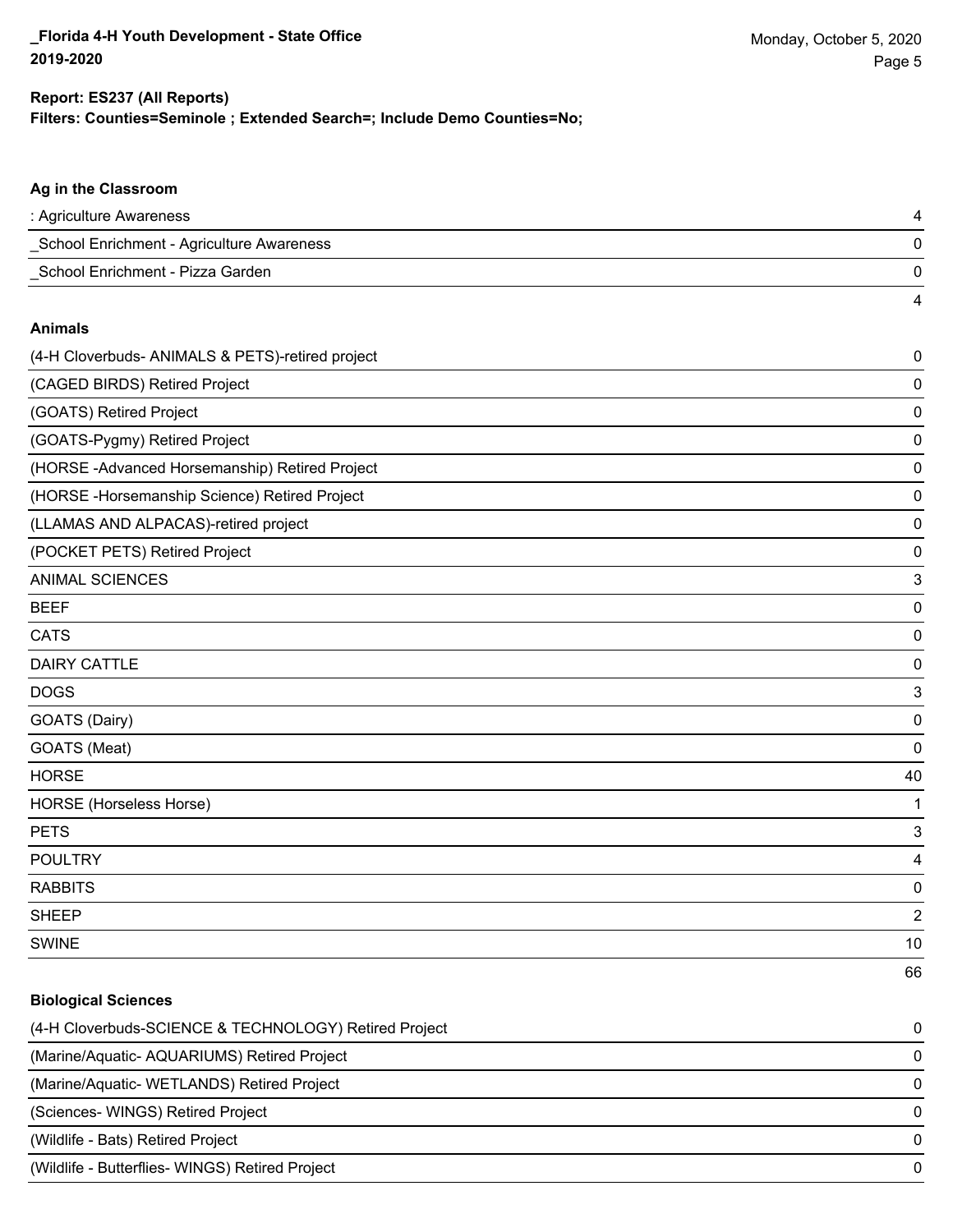**Filters: Counties=Seminole ; Extended Search=; Include Demo Counties=No;**

| (Wildlife- BLUEBIRDS) Retired Project                      | $\mathbf 0$    |
|------------------------------------------------------------|----------------|
| : ABCs of ENTOMOLOGY                                       | $\mathbf 0$    |
| : Entomology-Apiary/Beekeeping                             | $\mathbf 0$    |
| : Meat Sciences                                            | 0              |
| : Natural Sciences                                         | $\mathbf 0$    |
| School Enrichment - Embryology                             | 0              |
| School Enrichment- Natural Sciences                        | 0              |
| INSECTS (ENTOMOLOGY)                                       | 21             |
| MARINE SCIENCE AND AQUATIC SCIENCES                        | $\overline{2}$ |
| <b>SCIENCE DISCOVERY</b>                                   | 19             |
| <b>VETERINARY SCIENCE</b>                                  | 45             |
|                                                            | 87             |
| <b>Civic Engagement</b>                                    |                |
| (4-H Cloverbuds- CITIZENSHIP)-retired project              | 0              |
| (Citizenship-INTERGENERATIONAL) Retired Project            | $\mathbf 0$    |
| <b>CITIZENSHIP</b>                                         | $\overline{2}$ |
| CITIZENSHIP-COMMUNITY SERVICE                              | 3              |
| <b>CULTURAL AND GLOBAL EDUCATION</b>                       | 0              |
|                                                            | 5              |
| <b>Communications and Expressive Arts</b>                  |                |
| (4-H Cloverbuds- COMMUNICATIONS) Retired Project           | 0              |
| (4-H Cloverbuds- VISUAL-LEISURE ARTS) Retired Project      | 0              |
| (FILMMAKING) Retired Project                               | 0              |
| (LEISURE ARTS- Arts & Crafts) Retired Project              | 0              |
| (Leisure Arts- COLLECTIBLES) Retired Project               | 0              |
| (PHOTOGRAPHY) Retired Project                              | 0              |
| (PUBLIC SPEAKING) Retired Project                          | $\mathbf 0$    |
| (VISUAL ARTS) Retired Project                              | 0              |
| _School Enrichment - 4-H Tropicana Public Speaking Program | 1361           |
| <b>COMMUNICATIONS AND PUBLIC SPEAKING</b>                  | 8              |
| <b>EXPRESSIVE ARTS</b>                                     | 37             |
| <b>VISUAL ARTS</b>                                         | 13             |
|                                                            | 1419           |
| <b>Community / Volunteer Service</b>                       |                |

(Citizenship-PUBLIC ADVENTURES) Retired Project 0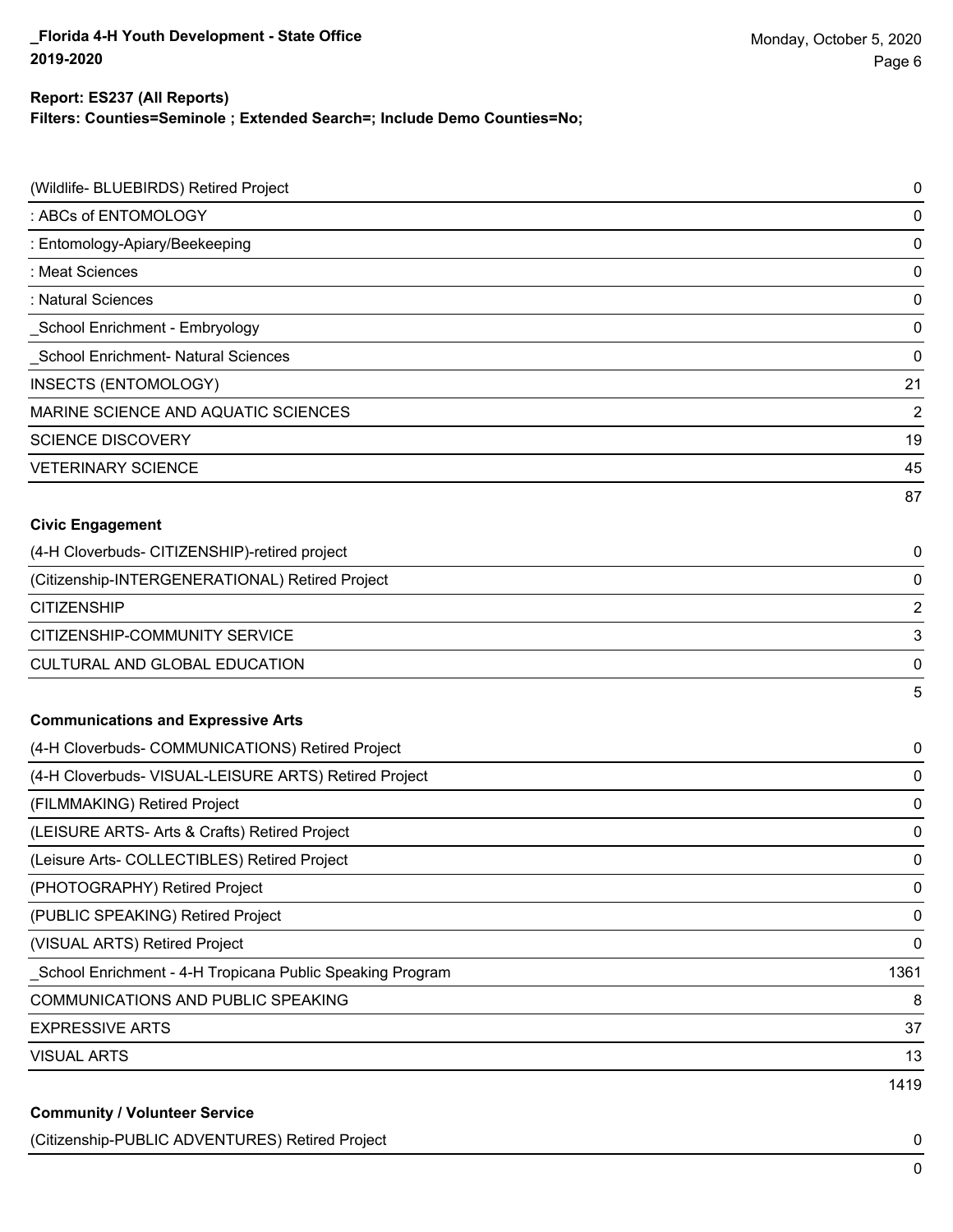**Consumer and Family Science**

**Filters: Counties=Seminole ; Extended Search=; Include Demo Counties=No;**

| (4-H Cloverbuds- CLOTHING) Retired project                   | 0    |
|--------------------------------------------------------------|------|
| (CHILD DEVELOPMENT Babysitting) Retired Project              | 0    |
| (Clothing - SELECTION) Retired Project                       | 0    |
| (Clothing - SEWING) Retired Project                          | 0    |
| (Clothing-Sewing- QUILTING) Retired Project                  | 0    |
| (CONSUMER EDUCATION AND SHOPPING) Retired Project            | 0    |
| (Human Development - Talking with TJ) Retired Project        | 0    |
| (HUMAN DEVELOPMENT) Retired Project                          | 0    |
| (Human Development-CHOICES) Retired Project                  | 0    |
| (Money Management - FINANCIAL CHAMPIONS) Retired Project     | 0    |
| : Consumer Choices Event                                     | 0    |
| 4-H CLOVERBUDS                                               | 26   |
| Animal Science- ALL ABOUT ANIMALS                            | 0    |
| Animal Sciences- LIVESTOCK JUDGING                           | 0    |
| Animals-PETS/SMALL ANIMALS                                   | 0    |
| CHILD DEVELOPMENT & CHILD CARE                               | 1    |
| Citizenship-SERVICE LEARNING                                 | 0    |
| <b>CLOTHING &amp; SEWING</b>                                 | 11   |
| <b>Exploring Farm Animals</b>                                | 0    |
| Hog-n-Ham Project                                            | 0    |
| Marine Science                                               | 0    |
| <b>MONEY MANAGEMENT</b>                                      | 1267 |
| Performing Arts-DANCE/MOVEMENT                               | 0    |
| Pet Pals                                                     | 0    |
| Plant Pals, K-3 (5-8 yrs)                                    | 0    |
| test                                                         | 0    |
| Wildlife - Birds                                             | 0    |
|                                                              | 1305 |
| <b>Environmental Education / Earth Sciences</b>              |      |
| (4-H Cloverbuds- ENVIRONMENT-Earth Sciences) Retired Project | 0    |
| : Recycling                                                  | 0    |
| : Water Education                                            | 0    |
| School Enrichment - Project Learning Tree                    | 0    |
| School Enrichment- Environmental Sciences                    | 0    |
| <b>EARTH SCIENCES</b>                                        | 5    |
|                                                              |      |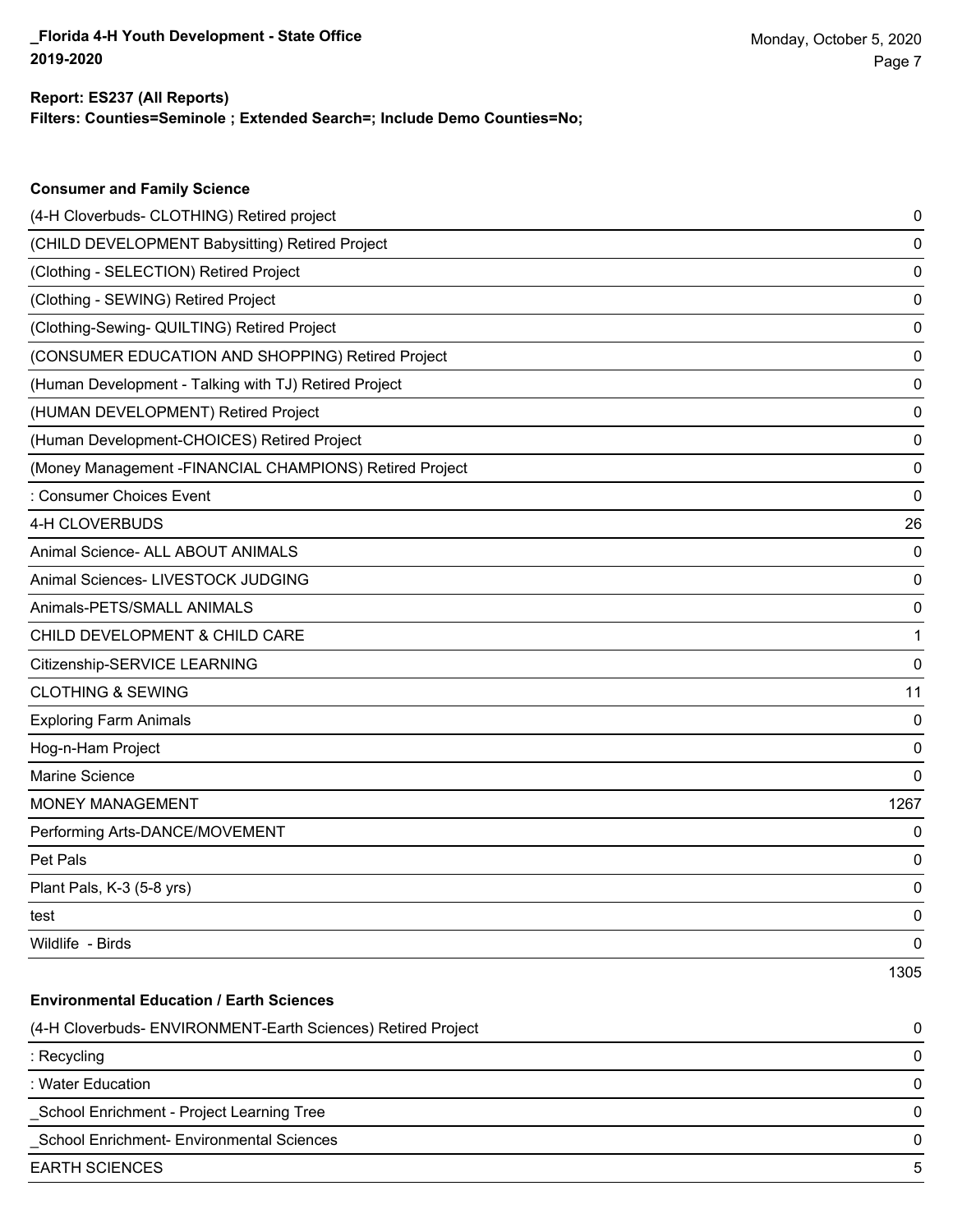10

### **Report: ES237 (All Reports)**

**Filters: Counties=Seminole ; Extended Search=; Include Demo Counties=No;**

| <b>ENERGY</b>                                         | $\overline{2}$ |
|-------------------------------------------------------|----------------|
| <b>ENVIRONMENTAL SCIENCES</b>                         | 5              |
| <b>FORESTRY</b>                                       | 5              |
| <b>OUTDOOR EDUCATION</b>                              | 12             |
| SOIL AND WATER SCIENCES                               | 0              |
| <b>SPORTFISHING</b>                                   | $\mathbf 0$    |
| <b>SS - SHOOTING SPORTS</b>                           | 0              |
| <b>SS-ARCHERY</b>                                     | 0              |
| SS-HUNTING 10y/o                                      | $\mathbf 0$    |
| SS- MUZZLELOADING 12y/o                               | $\mathbf 0$    |
| SS-RIFLE, AIR                                         | 0              |
| SS- RIFLE, SMALL BORE                                 | 0              |
| SS-SHOTGUN 10y/o                                      | 0              |
| <b>WILDLIFE &amp; HABITATS</b>                        | 3              |
|                                                       | 32             |
| <b>Foods and Nutrition</b>                            |                |
| (4-H Cloverbuds- FOODS & NUTRITION) Retired Project   | 0              |
| (Food - SPORTS NUTRITION) Retired Project             | 0              |
| (FOOD AND FOOD PRESERVATION SCIENCES) Retired Project | 0              |
| (FOOD PREP AND COOKING) Retired Project               | 0              |
| (Food Prep- BREADS & BREADMAKING) Retired Project     | $\mathbf 0$    |
| (Food Prep- DAIRY FOODS) Retired Project              | $\mathbf 0$    |
| (Food Prep- MICROWAVE MAGIC) Retired Project          | 0              |
| (Food Science- FOOD PRESERVATION) Retired Project     | 0              |
| School Enrichment - Up for the Challenge              | $\mathbf 0$    |
| _School Enrichment - YUM                              | 0              |
| _School Enrichment - YUMMEE                           | $\mathbf 0$    |
| <b>School Enrichment- Nutrition</b>                   | 0              |

#### **Health**

| (Health-HEALTH ROCKS) Retired Project       | 0            |
|---------------------------------------------|--------------|
| (HEALTH: PHYSICAL ACTIVITY) Retired Project | 0            |
| : Healthy Living                            | 0            |
| PERSONAL WELL BEING                         | 0            |
|                                             | <sup>n</sup> |

FOOD & NUTRITION 10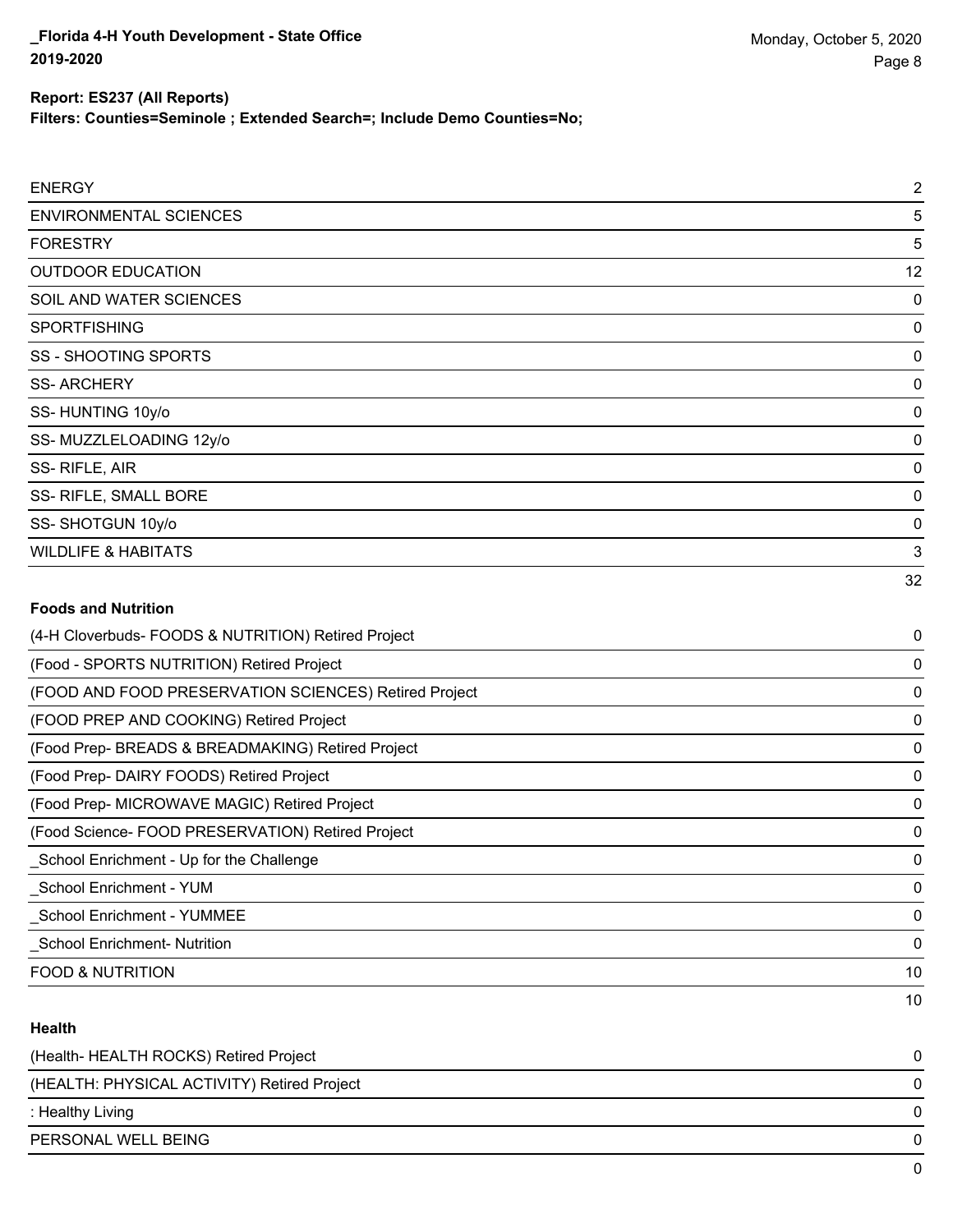**Filters: Counties=Seminole ; Extended Search=; Include Demo Counties=No;**

| <b>Leadership and Personal Development</b>                 |    |
|------------------------------------------------------------|----|
| (4-H Cloverbuds- LEADERSHIP) Retired Project               | 0  |
| (4-H Cloverbuds_DISCOVERY Projects) Retired Project        | 0  |
| (Home Environment- CHANGING SPACES) Retired Project        | 0  |
| (Plant Sciences - Mowing for Money) Retired Project        | 0  |
| (Workforce Prep- CAREER DEVELOPMENT) Retired Project       | 0  |
| (Workforce Prep- ENTREPRENEURSHIP) Retired Project         | 0  |
| : Character Education                                      | 0  |
| : Personal Development                                     | 0  |
| <b>EXPLORING 4-H</b>                                       | 4  |
| LEADERSHIP DEVELOPMENT                                     | 7  |
| <b>WORKPLACE PREPARATION</b>                               | 0  |
|                                                            | 11 |
| <b>Personal Safety</b>                                     |    |
| (Health and Safety- ATV SAFETY) Retired Project            | 0  |
| (Health- EMERGENCY PREPARDNESS) Retired Project            | 0  |
| <b>ATV SAFETY</b>                                          | 0  |
| <b>SAFETY</b>                                              | 0  |
|                                                            | 0  |
| <b>Physical Sciences</b>                                   |    |
| (ASTRONOMY) Retired Project                                | 0  |
| : Weather and Climate                                      | 0  |
| <b>AEROSPACE</b>                                           | 2  |
|                                                            | 2  |
| <b>Plant Science</b>                                       |    |
| (4-H Cloverbuds- PLANT SCIENCES-Gardening) Retired Project | 0  |
| (GROWING CITRUS) Retired Project                           | 0  |
| (Plant Sciences-GARDENING) Retired Project                 | 0  |
| (Plants - Gardening - FLOWERS) Retired Project             | 0  |
| (Plants - Gardening - VEGETABLES) Retired Project          | 0  |
| (Plants - Gardening-CONTAINER GARDENING) Retired Project   | 0  |
| School Enrichment- Gardening and Plants                    | 0  |

GARDENING AND PLANTS 3

GARDENING AND PLANTS: JR MASTER GARDENER 0